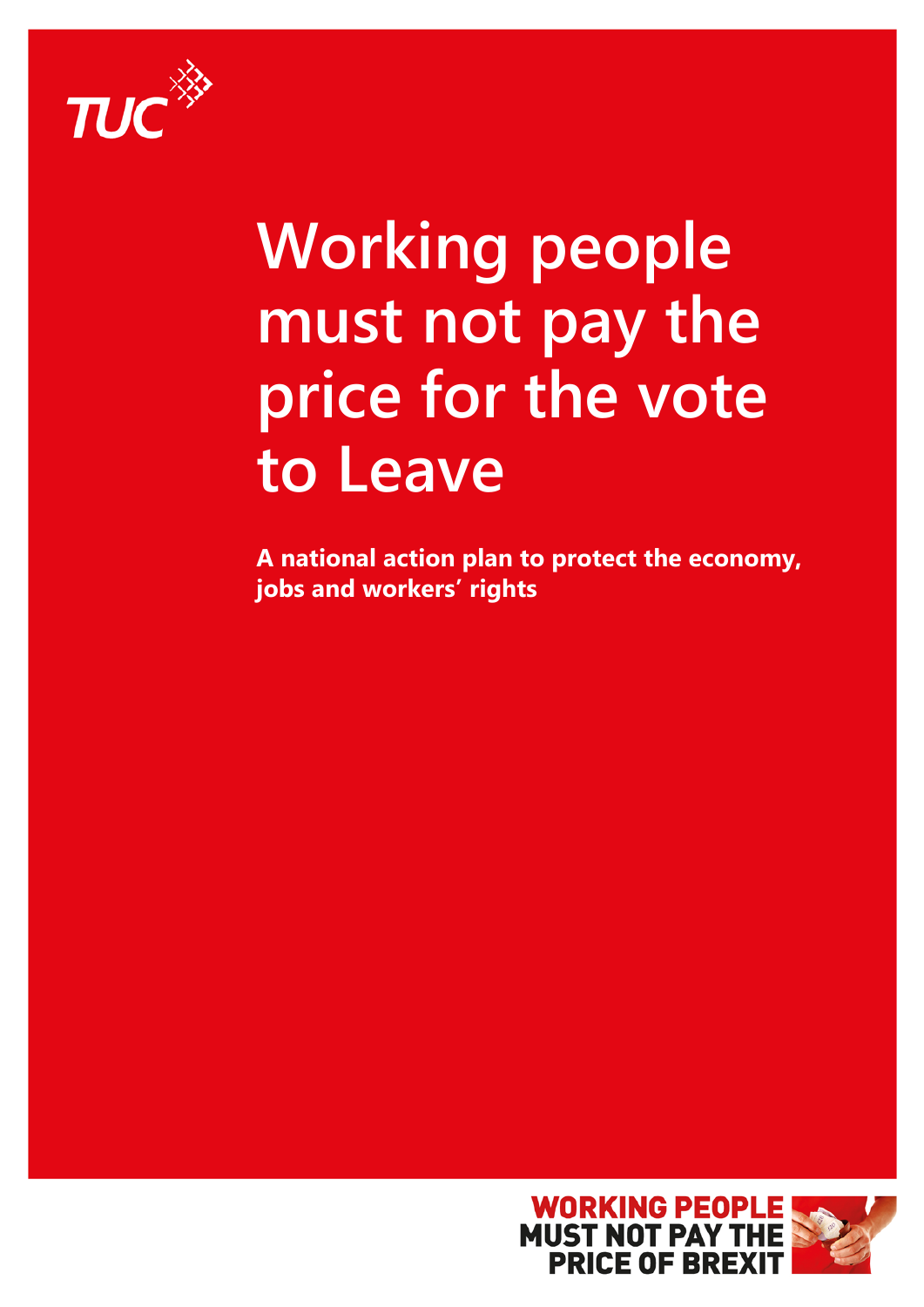

# **Introduction**

After the vote to leave the European Union, the UK is in uncharted waters both politically and economically. The TUC did not seek this outcome, but accepts the decision of the British people. Yet with so many still so scarred by the effects of the 2008 financial crisis, working people and their communities must not pay the price – again – of economic slowdown and uncertainty.

In this interim period before a new Conservative leader begins the process of leaving the EU, the government must act decisively to minimise the negative impact on the economy of extreme uncertainty. The governor of the Bank of England's statement and actions on the morning after the referendum illustrate how decisive action can help protect financial markets. But there are limits to how much can be expected of monetary action. The chancellor's statement on Monday 27 June was also welcome, but the reaction of the markets demonstrates the need for a bolder strategy. And of course, the TUC does not agree with the chancellor that the fundamentals of the UK economy are strong: one need only point to the concentration of wealth, jobs and investment in London and the south-east and the decades-long decline in manufacturing to see that the UK is exposed to significant risk compounded by the economic uncertainty of a vote to leave the EU.

In this short paper, the TUC proposes specific actions which can be taken immediately or in the coming weeks, with regard to:

- protecting jobs, apprenticeships and livelihoods
- industrial planning, public investment in infrastructure and financial support for economic activity
- using government spending rather than monetary policy to stimulate demand, while still defending sterling
- protections for working people's employment rights, pay and pensions, and the role of trade unions.

Of course, in the longer term, the UK needs a plan to retain access to the single market. More widely, the government must acknowledge and seek to heal the wounds evident in the country – those of the enduring crisis in living standards, of the financial crisis and of the uncontrolled impacts of globalisation. And our political establishment needs to reflect on the causes of the anger and disaffection of many voters. These topics are not those of this paper – although in the coming months the TUC will return to these themes.

Instead, this paper seeks only to be an immediate response to the looming impact of the vote to leave the EU on the lives, jobs and wages of working people in the UK.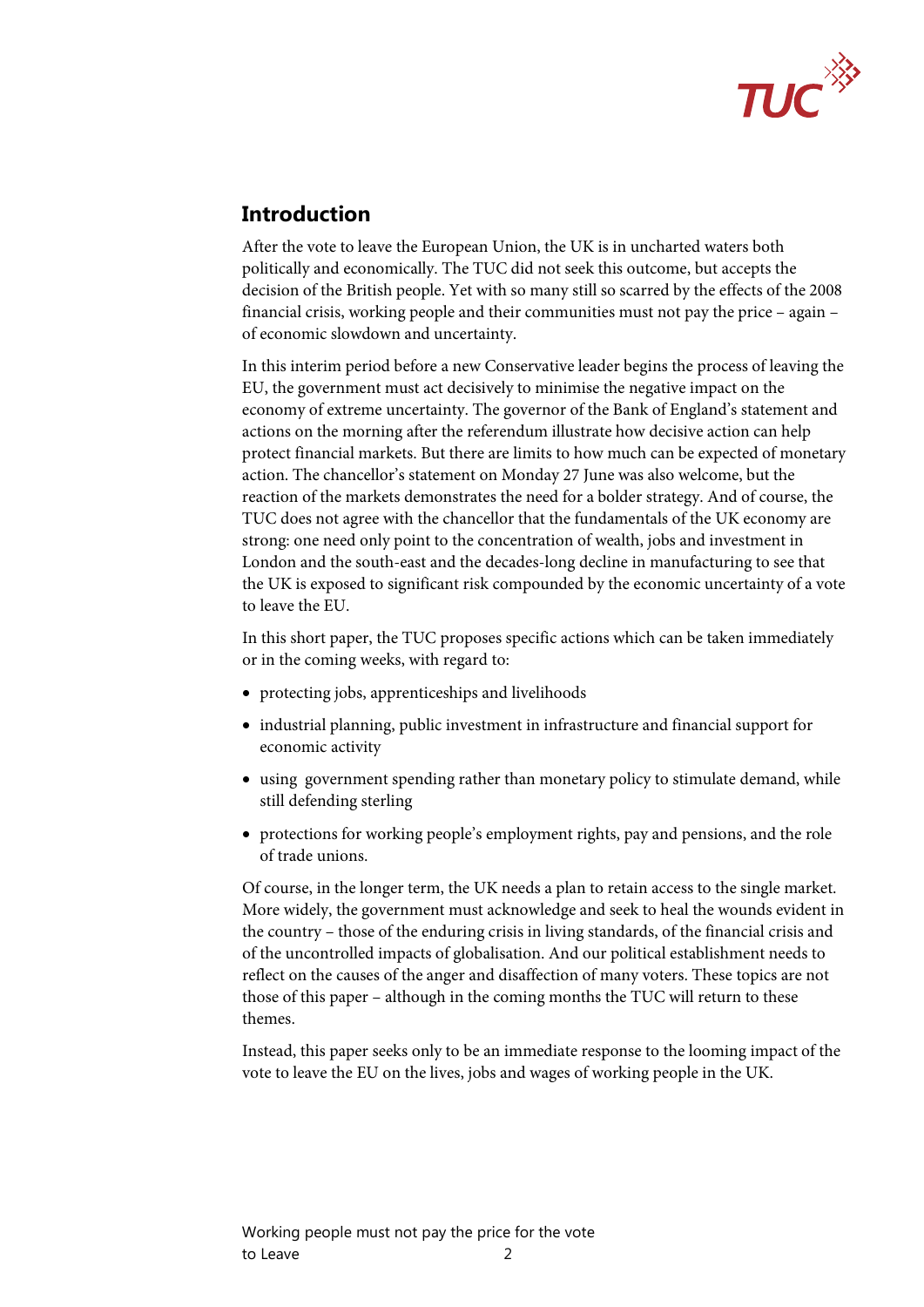

# **A national action plan for British jobs and British industry**

The UK needs a national action plan to protect British jobs. The two key roles would be to support the economy in the present climate of extreme uncertainty and prevent recession, and to begin the task of mending the divisions in the UK economy that the referendum result has exposed.

Responsibility – and, crucially, resources – for implementing the National Action Plan should be shared with the devolved nations, English local enterprise partnerships, combined authorities and city regions as well as the relevant government departments.

#### **Immediate help for industry**

Our union representatives report that industry will face immediate challenges as extreme uncertainty hits demand and impacts on their order books. Automotive, aviation, agriculture, retail and financial service industries are immediately the most vulnerable. The government must make available emergency aid, as well as helping with extra costs associated with the implications of the referendum vote, if necessary through guaranteeing bank and other loans, and assistance with the costs of currency movement. A task force of national, regional and local government, unions and business should monitor the situation in sectors and regions, to provide early warning of problems, and lay the foundations for a changed approach.

#### **A modern industrial strategy**

At the heart of the plan should be a modern industrial strategy to revitalise the UK's manufacturing industry. The strategy should include:

- understanding the UK's existing and potential industrial strengths, and developing an agenda for nurturing those sectors where the UK can remain competitive, rely on extensive research and development and have great export potential – and which could provide the well-paid, highly skilled jobs of the future
- the development of an industrial roadmap that meet the UK's economic and industrial needs, at both regional and sectoral level, and put the UK on track to meet its commitments to CO<sub>2</sub> reduction under the Paris Agreement
- close working with the higher education sector and a skills strategy for the whole workforce – including a substantial role for apprenticeships; as a subsidiary goal, UK investment in research and development should be increased to three per cent of GDP.
- the immediate announcement of a smart procurement strategy, so that key infrastructure investments, defence and security procurement and public spending commitments are used strategically to support industry, including steel production.

#### **Increased infrastructure spending**

The national action plan should also announce an immediate increase in infrastructure spending. Spending on infrastructure will be lower this parliament than the last as a share of GDP, even accounting for recent increases.

Working people must not pay the price for the vote to Leave 3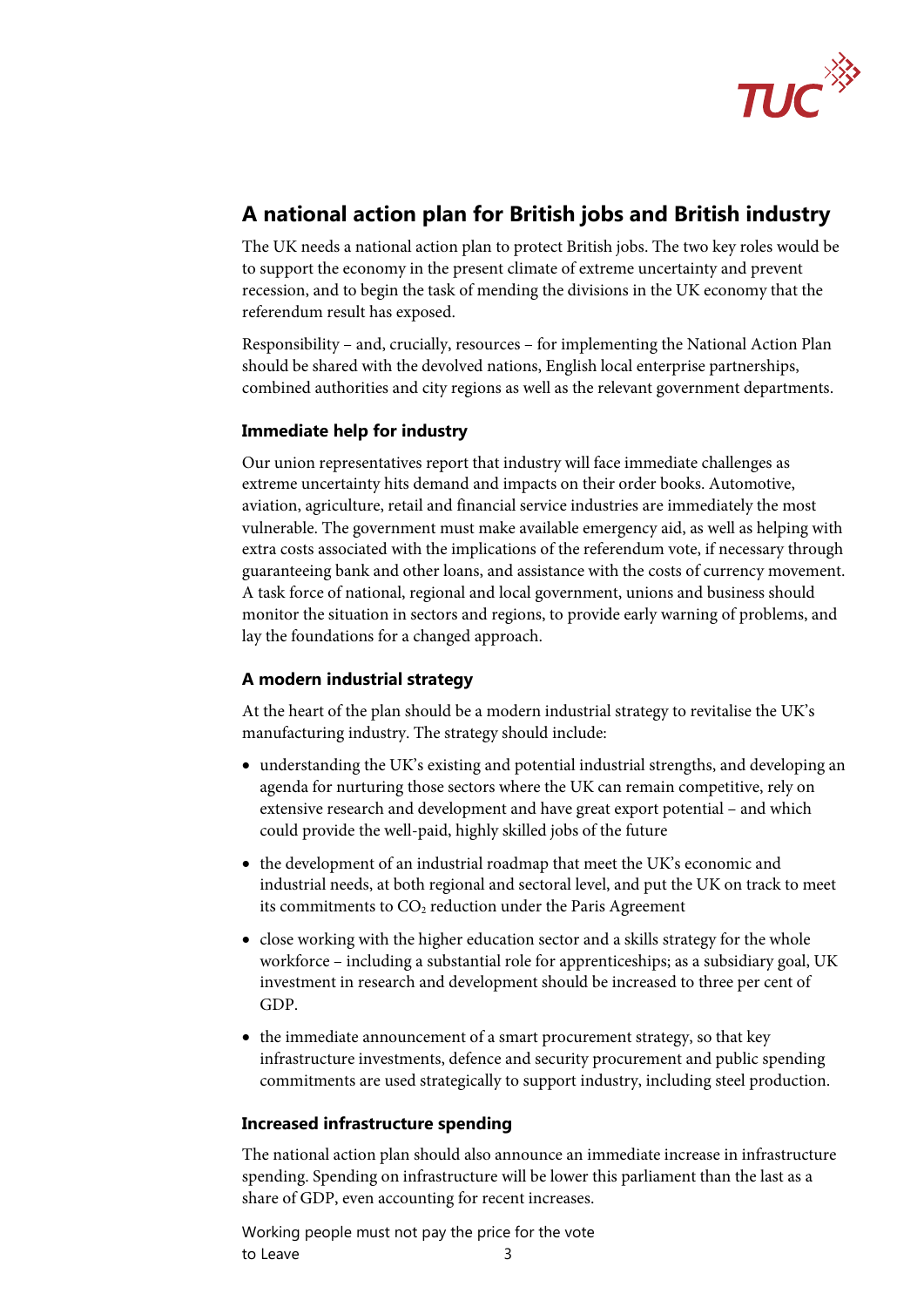

Even before the referendum vote, the OECD argued that action on infrastructure spending was urgent to support demand and break free from stagnation and low growth. They emphasised that this spending has a high multiplier, so it delivers a strong shortterm boost to demand and stimulus to activity across the whole of the economy. Moreover, in the longer-term, infrastructure spending strengthens the supply side of the economy – with the potential to create a permanent increase in GDP of up to 0.5 per cent.[1](#page-3-0)

Following the referendum, action to increase infrastructure spending is urgent. As part of its action plan the government should announce its intention to implement a significant and sustained programme of spending, with a strong regional dimension. This should include:

- a construction programme for affordable homes to rent and buy
- announcing further expansion of high-speed rail, including detailed plans for Crossrail 2 and HS3, and additional support for HS2
- giving the go-ahead to a new runway at Heathrow, in line with the recommendation of the Airports Commission
- support for a new generation of nuclear power stations
- rolling-out ultra-fast broadband across the UK and other spending on information and communication infrastructure
- a full-scale carbon sequestration programme for power and industry, focussed on carbon capture pipeline and storage infrastructure (CCS) in key industrial regions
- increase in the proportion of UK expenditure on renewable energy sources, likewise aimed at the industrial heartlands
- an expansion of domestic energy efficiency programmes, including community energy projects.

The housebuilding programme should be of the order of 75,000 to 100,000 new homes per year, of which a significant proportion should be council housing. In addition to supporting skilled jobs growth, this will have the additional benefit of supporting the aspirations of a generation of young people who have given up on the prospect of a home of their own.

More generally British banks and the financial industry are not meeting the challenges British industry faces. The authorities need to:

- devise better ways to mobilise resources in pension schemes towards industrial projects
- roll back plans for the privatisation of the green investment bank

Working people must not pay the price for the vote to Leave 4

-

<span id="page-3-0"></span><sup>1</sup> National Institute of Economic and Social Research, *Macroeconomic Impacts Of Infrastructure Spending – report to Trades Union Congress,* p6 www.tuc.org.uk/sites/default/files/tucfiles/infrastructure\_spending.pdf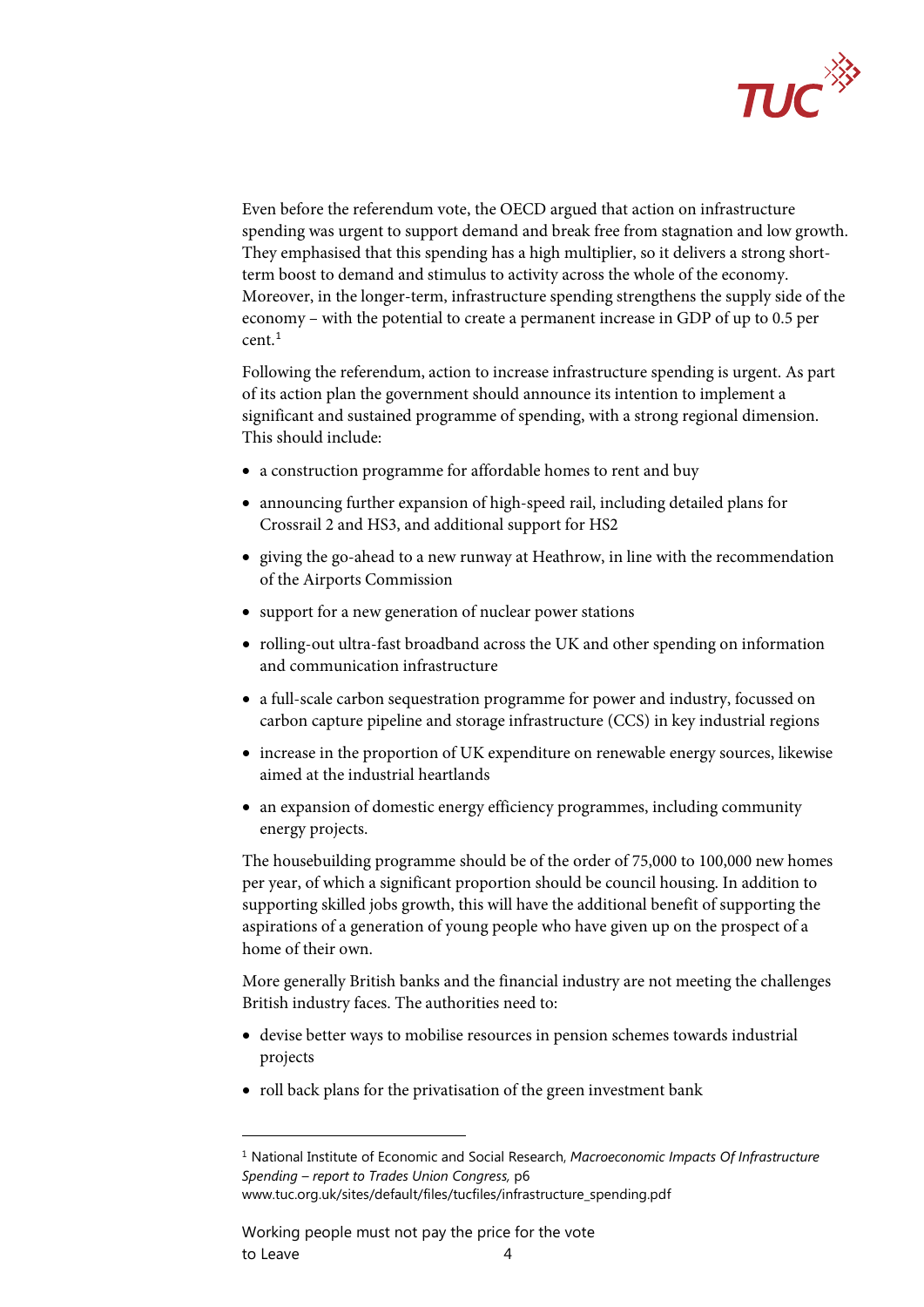

- introduce vital borrowing plans for the British Business Bank
- conduct a review of the implementation of the 'Vickers' / Independent Commission on Banking proposals to ensure that the UK banking system is capable of serving the wider economy, including discussion of for example regional banking.

## **Fiscal and monetary policy**

We need major changes to recent fiscal and monetary strategy to deal with the implications of the referendum vote to leave the European Union**.** 

For the past six years, so-called fiscal consolidation has meant severe spending cuts. Instead, expansionary action has relied on monetary policy – not least quantitative easing (QE), but also schemes such as funding for lending. Obviously in present circumstances no expansionary action should be ruled out: it may be that a quick dose of QE will help to calm markets and the financial system. But as the OECD has now recognised, too much has been asked of monetary policy, and fiscal policy needs to be brought into play. We need decisive action to support the real economy as well as asset values. Government spending is the most effective means to support aggregate demand, providing direct employment and/or higher incomes, as well as boosting the private sector when new or increased incomes are spent.

The government should make it clear that any immediate investment will be financed by borrowing rather than raising taxes or cutting spending elsewhere, which would suck demand out of the economy when the imperative is the opposite. Even in spite of heightened fears about government finances over the past six years, markets have never been readier to lend to governments in major economies (and because they are regarded as a safe asset UK government bond interest rates are falling after the referendum, so government borrowing is getting cheaper). Looking ahead it is likely that actions to protect or strengthen the economy will be looked upon favourably by financial markets. Future public finance outcomes depend on the condition of the economy: spending now will help to prevent an economic crisis and therefore will support tax revenues into the future.

Ahead of the referendum, the Monetary Policy Committee warned of a potential policy dilemma between action to prevent the inflation that an exchange devaluation might cause and those needed to support the economy. In the immediate aftermath of the exit vote, the TUC argued for steps to shore up the pound or at least limit its fall. Living standards need to be protected from price rises for basic goods – as, for example, the UK imports 40per cent of its food. Since the financial crisis sterling has traded at an average exchange rate of around \$1.60 (2009-2015), and at around \$1.40 since the start of the year. In the wake of the exit vote, it has traded between \$1.30 and \$1.40. The announcement by the governor that the Bank of England could use reserves of up to £250bn to protect markets helped to moderate any sterling decline and supported other financial markets but is not adequate without government action. With inflation still at historic lows and spare capacity likely greater than generally thought, monetary policy should remain on an expansionary setting and ultimately be supportive of government spending.

Working people must not pay the price for the vote to Leave 5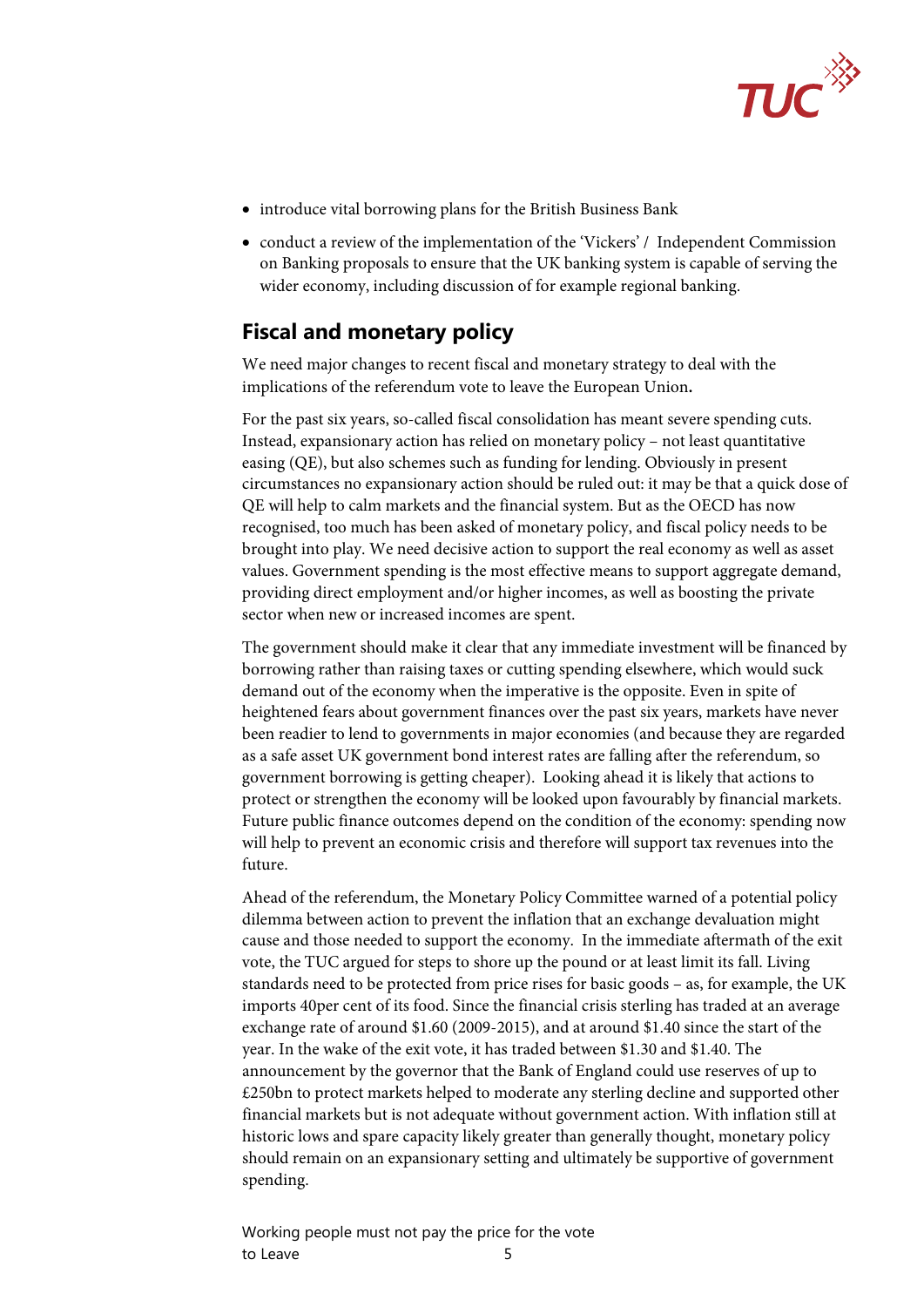

## **Rights at work and pay**

Working people must not pay the price of economic uncertainty after the referendum. Higher wages would not only stimulate the economy, but would begin to redress anger at inequalities and injustices that may have played out in this vote. After all, average real wages are still  $\text{\pounds}40$  a week less than they were when the global financial crisis began, the longest and deepest crisis in earnings since the early 1800s. While there were some gains in 2015, these have already began to retreat. The TUC supports the government's higher minimum wage (the so-called 'national living wage'), but more needs to be done. The lowest paid are in the greatest need of protection: the government should commit to significant progress towards a real living wage, ensuring that young workers are not left behind.

The government should remove the one per cent cap on public sector pay rises, and should encourage private sector employers who can pay more to do so. There is a virtuous circle: with the government acting decisively, firms will be more confident to give pay rises, and these will quickly be returned to firms through more spending. The IMF have just advised Japan to require profitable employers to 'comply or explain' against a target of 3per cent wage increases in the private sector; the UK should pursue a similar policy. The government should also promote collective bargaining, which is the best means to delivering rising living standards and greater equality.

The government should also act to protect working people's pensions. The shock experienced by investment markets since the referendum risks inflating pension scheme deficits and undermining trustees' funding plans. The Pensions Regulator should allow maximum flexibility in scheme funding to ensure that short-term volatility doesn't lead to a fresh round of pension fund closures and a hit to both the long-term savings of UK workers and the capacity of British companies to invest for the future.

UK workers should also not pay the price of voting to leave the EU in terms of reduced rights at work. The European Union has played a central role in protecting working people from exploitation, combating discrimination and promoting good employment practices. Politicians from both sides defended these rights as part of the referendum campaign. The government should commit not to repeal any of the rights which are guaranteed by the EU. Watering down or dismantling this legislation would amount to a direct attack on the basic rights, security and standards of living working people and a denial of campaign promises. It would also risk further damaging confidence and spending, when it is vital not to let demand in the economy weaken.

## **Recognising how trade unions can help Britain succeed**

The government must recognise that trade unions have a constructive role to play in the post-referendum environment. Throughout the recent steel crisis, unions worked constructively with government and business to safeguard jobs and investment. The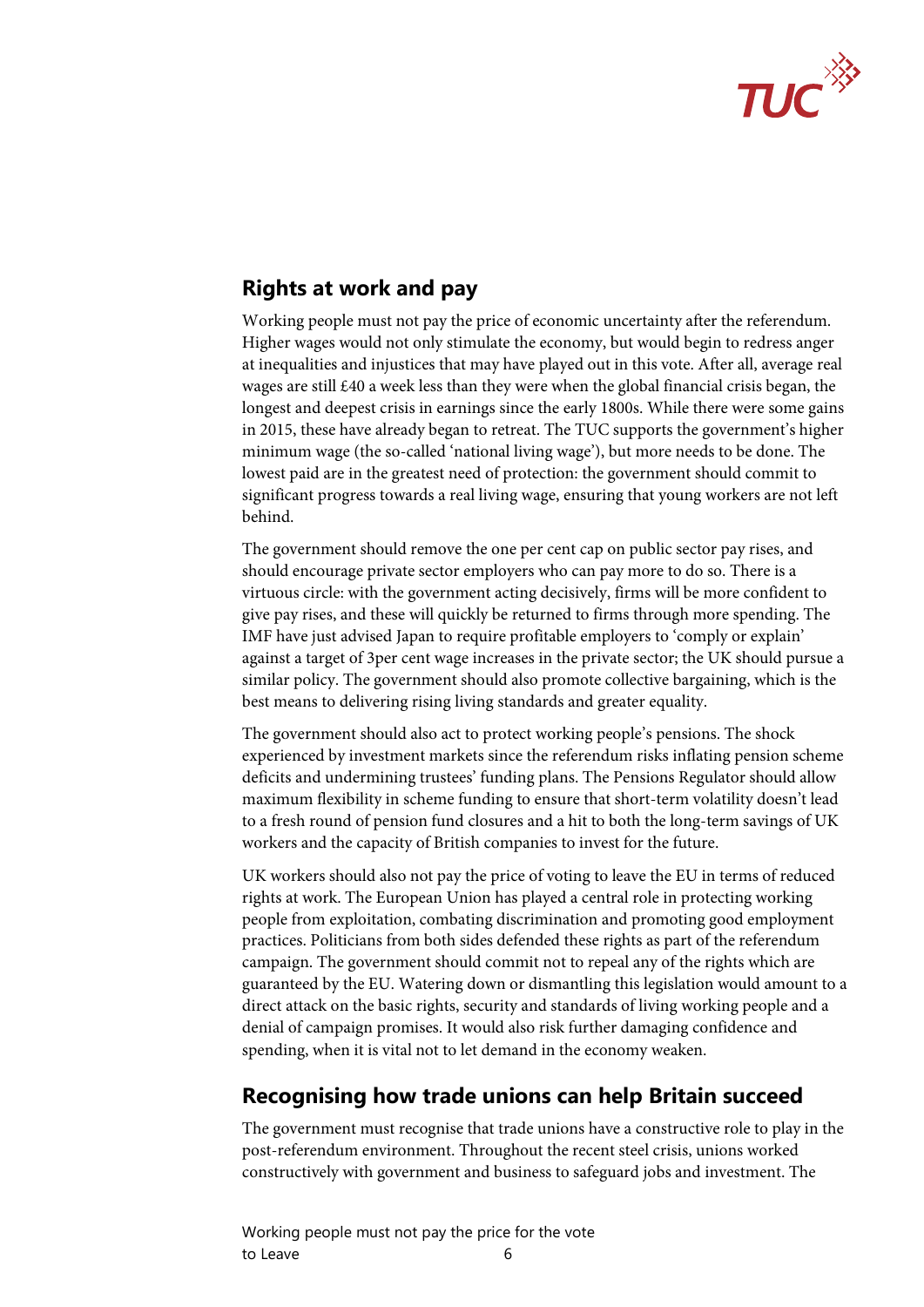

involvement of employers and unions in the German response to the global financial crisis from 2008 onwards was a key factor in Germany's earlier recovery than the UK's.

In the wake of the vote to leave the EU, unions and employers can, by working together, help prevent investors from fleeing the UK. This could help secure deals with employers to preserve jobs (and in some places, sustain whole communities) through this time of uncertainty. For workers, involvement in decisions about how the referendum result may affect their workplaces will help counter disaffection with those in authority stemming from economic vulnerability and a sense of powerlessness. The government should set an example by involving unions in its planning, and should require employers seeking assistance from the national action plan to do so in consultation with the unions representing their workforces.

## **Preparing for exit negotiations**

The voters have been clear that they want the UK to leave the European Union. The task for the UK's leaders is to work out how that can be achieved without working people paying the price. Years of uncertainty will be unhelpful for investment and would leave working people unable to plan their own futures. Investors will postpone job-creating investment until they know the UK's future path, and people will put off major life decisions such as whether to marry, change jobs, start a family or buy a home.

The government must urgently bring together a team of people to plan Britain's next steps. This team must be cross-party, and have members not only from regional government, the Northern Irish, Scottish and Welsh administrations (as the prime minister indicated in his resignation statement) but also representatives of business, unions and civil society.

The top priority is to protect access to the EU's single market, to which nearly half of our manufacturing and much of our services are exported. Polling the week before the referendum suggested that 57 per cent of voters – including half of those planning to vote to Leave – would favour the same relationship with the EU that Norway has, rather than the looser, less beneficial arrangements of countries like Canada and Switzerland. We need to build the growing consensus in favour of an arrangement that would guarantee jobs and rights at work, while respecting the wishes of the electorate to leave the EU.

But as the situation develops in the coming months, the TUC will doubtless return to the theme of which model for Britain outside the EU would best support the living standards and aspirations of working people, and how best we should approach our impending exit from the EU.

#### **Rebuilding confidence and common purpose**

The UK now needs to move on from the decision made in the referendum without rancour or recriminations. There is evidence of an increase in racist hate crime. Politicians must step back from divisive and inflammatory rhetoric, whilst racist incidents must be firmly dealt with, both in workplaces and in the wider community.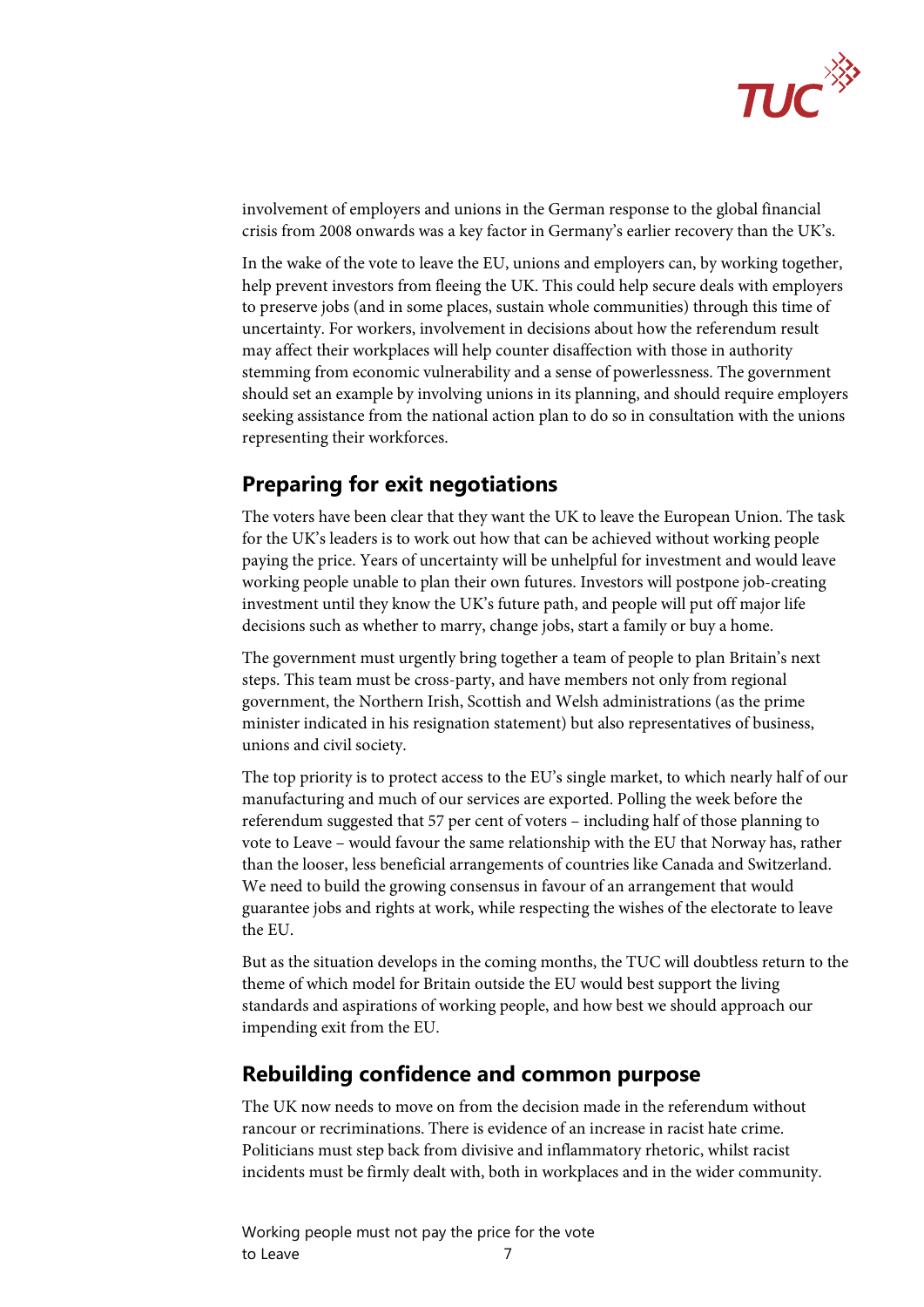

And the government must confirm the continued right of EU citizens currently living and working in the UK to remain here permanently.

And the government – and the whole political class – must consider anew how to recognise and act upon the legitimate concerns of many voters about immigration. The TUC will return to this topic in a major new project speaking out for the concerns of those left behind in the UK economy, but for now we propose some initial actions that could be taken in the coming months.

The government should reintroduce a migration impacts fund so that the benefits of migration are shared fairly with the communities and public services in the areas of highest immigration and highest pressure. And the UK needs firmer rules and tougher enforcement to prevent unscrupulous bosses using migrant workers to undercut local labour. If all companies were required to respect collective agreements, this would ensure that employers were unable to use migrants to undercut pay rates – which would additionally help prop up demand in areas of high immigration.